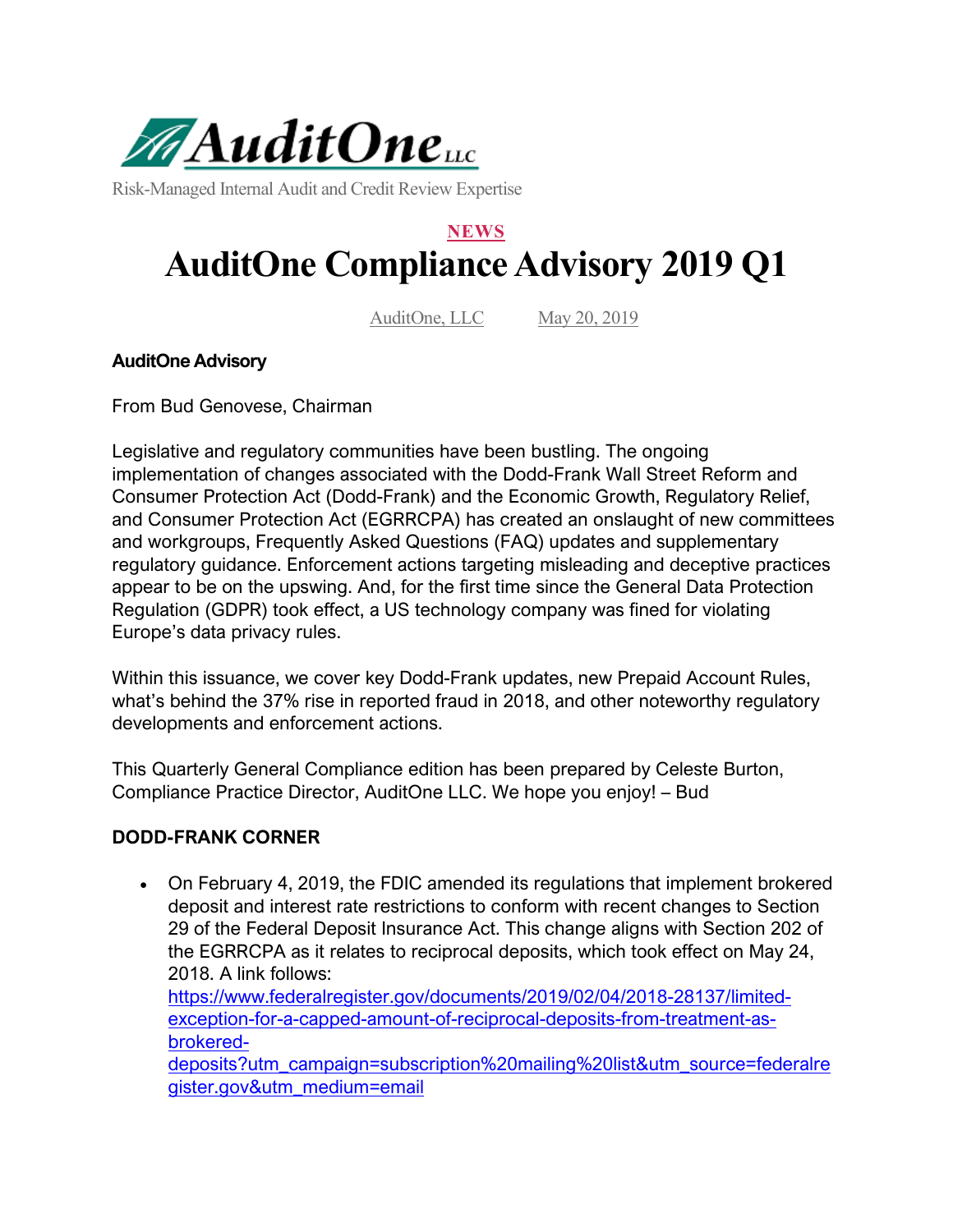• On March 8, 2019, the FDIC Board approved a final rule rescinding and removing Part 350 of the FDIC's regulations, which is entitled "Disclosure of Financial and Other Information by FDIC Insured State Nonmember Banks". The FDIC's step to eliminate unnecessary or redundant regulations is consistent with the objectives of Section 2222 of the Economic Growth and Regulatory Paperwork Reduction Act of 1996. A link follows:

<https://www.fdic.gov/news/news/financial/2019/fil19014.html>

- On February 25, 2019, the Federal Reserve Bank (FRB) released scenarios that banks and supervisors will use for 2019 Comprehensive Capital Analysis and Review (CCAR) and Dodd- Frank Stress Test exercises. A link follows: [https://www.federalreserve.gov/newsevents/pressreleases/bcreg20190205b.htm.](https://www.federalreserve.gov/newsevents/pressreleases/bcreg20190205b.htm)
- On February 4, 2019, the FDIC and FRB issued an Advisory to make financial institutions aware of an amendment to Section 623 of the Fair Credit Reporting Act (FCRA) that gives consumers the opportunity to rehabilitate a Private Education Loan with a previously reported default under certain conditions. Specifically, financial institutions that choose to establish a private education loan rehabilitation program under Section 602 of EGRRCPA that satisfies the statutory requirements, including written approval of the terms and conditions from their federal regulatory agency, are entitled to a safe harbor from potential claims under the FCRA related to removal of the reported default. The FIL is available at: [https://www.fdic.gov/news/news/financial/2019/fil19005.pdf.](https://www.fdic.gov/news/news/financial/2019/fil19005.pdf)
- The Dodd-Frank Act requires the Consumer Financial Protection Bureau (CFPB) to conduct an assessment of each significant rule and to publish a report of its assessment no later than five years after the effective date of the significant rule. Before publishing a report of its assessment, the CFPB shall invite public comment on recommendations for modifying, expanding or eliminating the rule. Recent issuances follow:**Ability-to-Repay and Qualified Mortgage Rule** [https://files.consumerfinance.gov/f/documents/cfpb\\_ability-to-repay-qualified](https://files.consumerfinance.gov/f/documents/cfpb_ability-to-repay-qualified-mortgage_assessment-report.pdf)[mortgage\\_assessment-report.pdf](https://files.consumerfinance.gov/f/documents/cfpb_ability-to-repay-qualified-mortgage_assessment-report.pdf) .

## **RESPA Servicing Rule**

[https://files.consumerfinance.gov/f/documents/cfpb\\_mortgage-servicing-rule](https://files.consumerfinance.gov/f/documents/cfpb_mortgage-servicing-rule-assessment_report.pdf)[assessment\\_report.pdf.](https://files.consumerfinance.gov/f/documents/cfpb_mortgage-servicing-rule-assessment_report.pdf)

## **NEW PREPAID ACCOUNT RULES HAVE ARRIVED**

Effective April 1, 2019, the CFPB amended Regulations E and Z to extend consumer protections to prepaid accounts. These amendments are known as the Prepaid Accounts Rule and apply to the following:

• An account that is marketed or labeled as "prepaid" and is redeemable upon presentation at multiple, unaffiliated merchants for goods and services or usable at automated teller machines (ATMs); or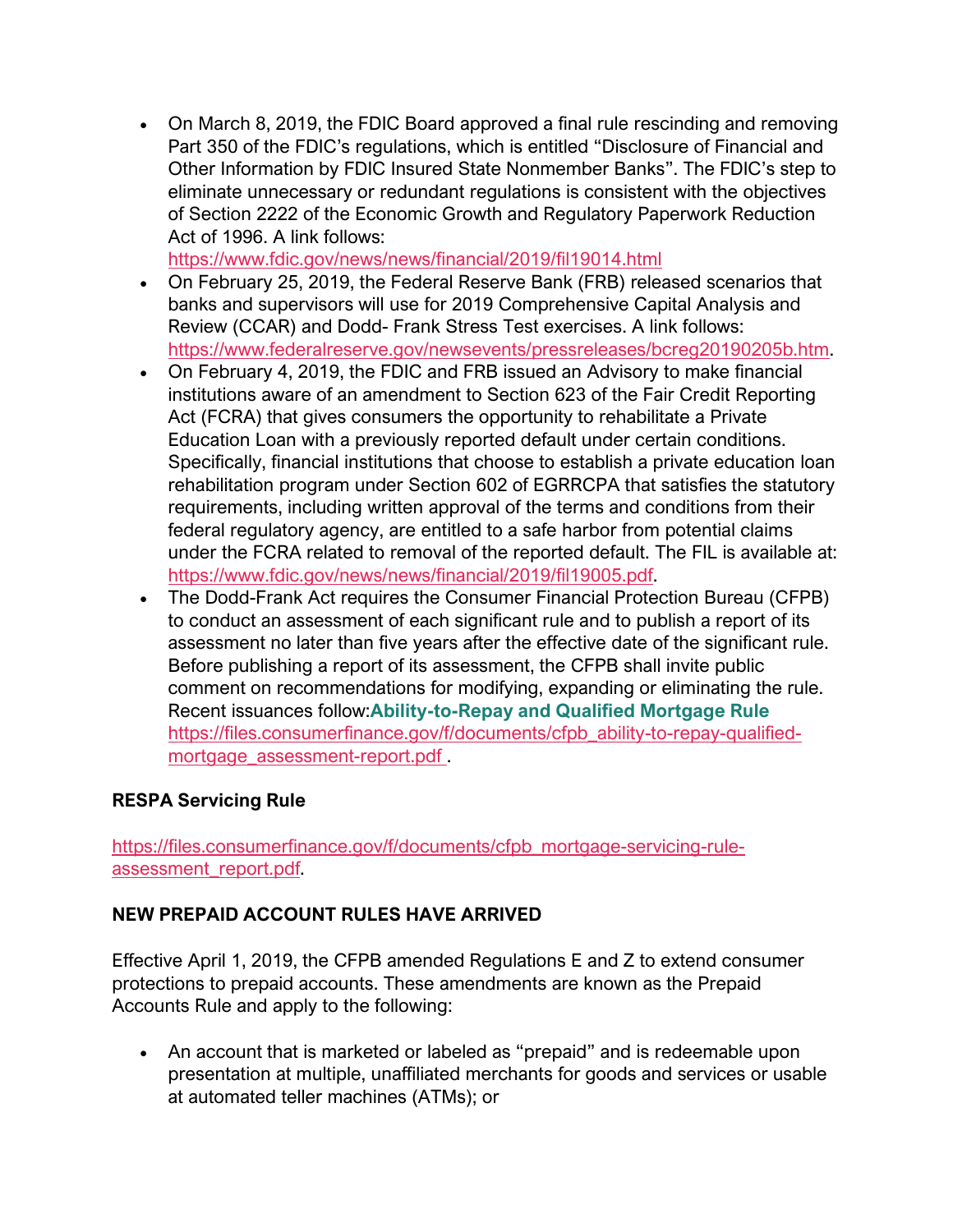• An account that meets all of the following:

(1) Is issued on a prepaid basis in a specified amount or is capable of being loaded with funds after issuance;

(2) Whose primary function is to conduct transactions with multiple, unaffiliated merchants for goods or services, to conduct transactions at ATMs, or to conduct person-to-person (P2P) transfers; and

(3) Is not a checking account, a share draft account, or a negotiable order of withdrawal (NOW) account.

However, an account that satisfies one or both of these tests is not a prepaid account if it is any of the following:

- An account loaded only with funds from a health savings account, flexible spending arrangement, medical savings account, health reimbursement arrangement, dependent care assistance program, or transit or parking reimbursement arrangement;
- An account that is directly or indirectly established through a third party and loaded only with qualified disaster relief payments; a gift certificate; a store gift card; a loyalty, award, or promotional gift card; a general-use prepaid card that is both marketed and labeled as a gift card or gift certificate; or an account established for distributing needs-tested benefits in a program established under state or local law or administered by a state or local agency.

# Additionally:

- The P2P functionality of an account established by or through the U.S. government is not a prepaid account if the account's primary function is to conduct closed-loop transactions on U.S. military installations or vessels, or similar government facilities.
- Under the existing definition of account in Regulation E, an account is subject to Regulation E only if it is established primarily for a personal, household, or family purpose. Therefore, an account established for a commercial purpose is not deemed a prepaid account.
- Under the existing definition in Regulation E, an account held under a bona fide trust agreement is not an account subject to Regulation E and is therefore not deemed a prepaid account.

## **Available Resources**

Regulators developed the following chart to help institutions determine Prepaid Account Coverage:

[https://files.consumerfinance.gov/f/documents/Prepaid\\_coveragechart\\_v1\\_10052016.pd](https://files.consumerfinance.gov/f/documents/Prepaid_coveragechart_v1_10052016.pdf) [f.](https://files.consumerfinance.gov/f/documents/Prepaid_coveragechart_v1_10052016.pdf)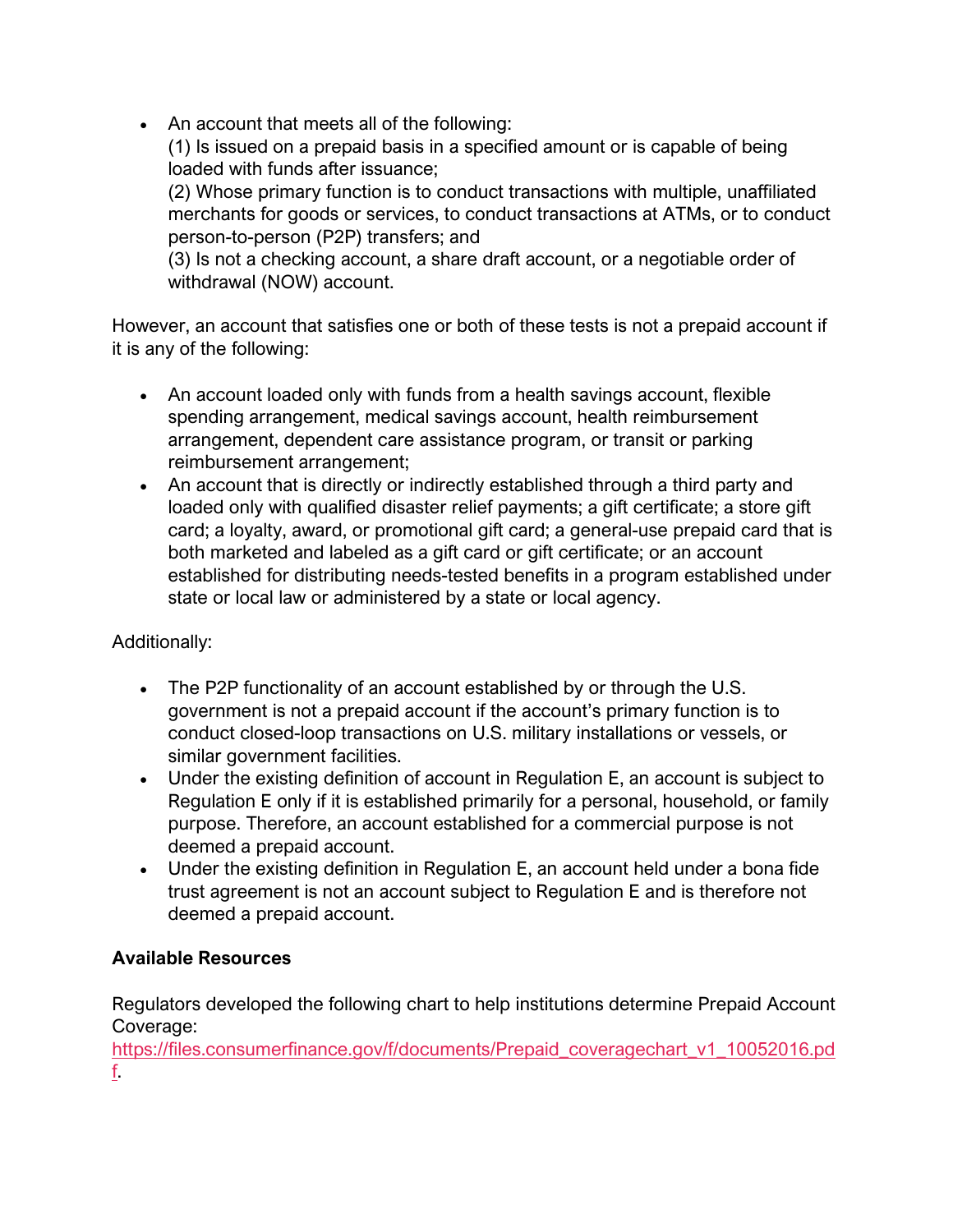#### Technical specifications can be accessed here:

[https://www.federalregister.gov/documents/2019/03/06/2019-03852/technical](https://www.federalregister.gov/documents/2019/03/06/2019-03852/technical-specifications-for-submissions-to-the-prepaid-account-agreements-database?utm_campaign=subscription%20mailing%20list&utm_source=federalregister.gov&utm_medium=email)[specifications-for-submissions-to-the-prepaid-account-agreements](https://www.federalregister.gov/documents/2019/03/06/2019-03852/technical-specifications-for-submissions-to-the-prepaid-account-agreements-database?utm_campaign=subscription%20mailing%20list&utm_source=federalregister.gov&utm_medium=email)[database?utm\\_campaign=subscription%20mailing%20list&utm\\_source=federalregister.](https://www.federalregister.gov/documents/2019/03/06/2019-03852/technical-specifications-for-submissions-to-the-prepaid-account-agreements-database?utm_campaign=subscription%20mailing%20list&utm_source=federalregister.gov&utm_medium=email) [gov&utm\\_medium=email.](https://www.federalregister.gov/documents/2019/03/06/2019-03852/technical-specifications-for-submissions-to-the-prepaid-account-agreements-database?utm_campaign=subscription%20mailing%20list&utm_source=federalregister.gov&utm_medium=email)

## **Effective Dates**

- On Jan. 25, 2018, the CFPB issued a final rule modifying several aspects of the prepaid accounts rule and extending the overall effective date to April 1, 2019.
- On Feb. 27, 2019, the CFPB issued technical specifications for submissions of prepaid account agreements pursuant to the prepaid accounts rule.

The Prepaid Rule does not require financial institutions to pull and replace prepaid account access devices or packaging materials that were manufactured, printed, or otherwise produced in the normal course of business prior to October 1, 2017. The Prepaid Rule does, however, require in certain circumstances that financial institutions provide to consumers notice of certain changes in terms and updated initial disclosures as a result of the Prepaid Rule taking effect. However, the Prepaid Rule provides an accommodation for financial institutions that, on the effective date, do not have readily accessible data necessary to comply with the full requirements for providing electronic and written account transaction histories or summary totals of fees. A financial institution may make available such histories and summary totals using the data for the time period it has until it has accumulated the data necessary to fully comply with the requirements.

# **EU & US PRIVACY INTERSECT**

For the first time since the regulation took effect, a US technology company was fined for violating Europe's data privacy rules. Although this applies most directly to the technology sector, expanded mechanisms for loan offerings increase the possibility of unknown applicability. It's certainly worth a closer look at privacy disclosure language for nuances, particularly as talk of a US equivalent to the GDPR seems to be picking up steam.

A link follows: [https://www.latimes.com/business/technology/la-fi-tn-google-france-data](https://www.latimes.com/business/technology/la-fi-tn-google-france-data-privacy-20190121-story.html)[privacy-20190121-story.html](https://www.latimes.com/business/technology/la-fi-tn-google-france-data-privacy-20190121-story.html)

# **DID YOU KNOW? …**

According to the Federal Trade Commission (FTC), people reported losing \$1.48 billion to fraud last year – an increase of 38% over 2017. Some interesting highlights:

• Ranked at the top were imposter scams, debt collection, and identity theft.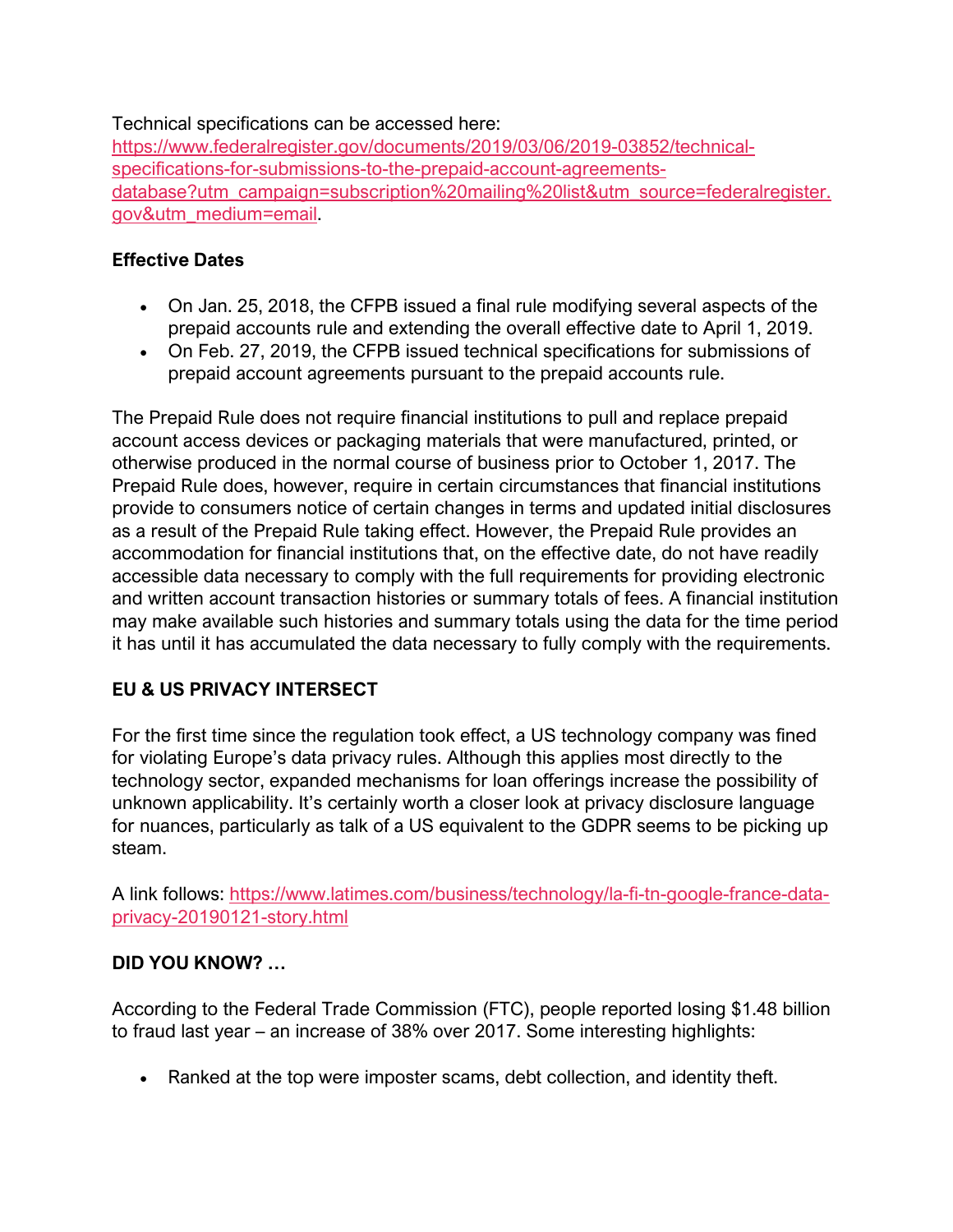- The age of those that formally reported fraud may surprise you: 43% of people in their 20s reported a loss to that fraud, while only 15% of people in their 70s did.
- Scammers like to get money by wire transfer for a total of \$423 million last year. That was the most of any payment method reported, but we also saw a surge of payments with gift and reload cards – a 95% increase in dollars paid to scammers in 2017.
- Credit card fraud on new accounts was up 24%. In fact, misusing someone's information to open a new credit card account was reported more often than any other forms of identity theft in 2018.
- The top three states for fraud were Florida, Georgia and Nevada. The top three for identity theft reports were Georgia, Nevada and California.

A link to the study follows: [https://www.ftc.gov/news-events/blogs/business](https://www.ftc.gov/news-events/blogs/business-blog/2019/02/top-frauds-2018)[blog/2019/02/top-frauds-2018](https://www.ftc.gov/news-events/blogs/business-blog/2019/02/top-frauds-2018)

# **OTHER COMPLIANCE NEWS & DEVELOPMENTS**

## **Bureau of Consumer Financial Protection (BCFP) reverts to original name, except…**

In April 2018, the Acting Director of the CFPB (the Bureau), Mick Mulvaney, changed the name to the BCFP, noting that the "CFPB no longer exists". For much of 2018, rebranding was underway until December 2018, when the new Director, Kathy Kraninger, backed away from the name change, while noting that changing the name "would make it harder for consumers to find the agency's website, file complaints, and seek help". As of December 2018, Director Kraninger announced that she has "officially halted all ongoing efforts to make changes to existing products and materials related to the name correction initiative", estimated to have cost upwards of \$15 million. There is an exception, however. The BCFP title will still be used as an "internal nickname" within the organization. Stay tuned.

# **TILA-RESPA Integrated Disclosure (TRID) Rule**

In March 2019, the CFPB published updated FAQs for TRID. Four additional questions were added pertaining to closing disclosures, the three-day waiting period, and model forms. A link follows:

[https://files.consumerfinance.gov/f/documents/cfpb\\_TILA-RESPA-integrated](https://files.consumerfinance.gov/f/documents/cfpb_TILA-RESPA-integrated-disclosure_frequently-asked-questions.pdf)[disclosure\\_frequently-asked-questions.pdf](https://files.consumerfinance.gov/f/documents/cfpb_TILA-RESPA-integrated-disclosure_frequently-asked-questions.pdf)

# **Audit Committees**

In January 2019, the International Organizations of Securities Commissions (IOSCO) issued a report on "Good Practices for Audit Committees in Supporting Audit Quality" that outlines the role Audit Committees are expected to play in fostering high-quality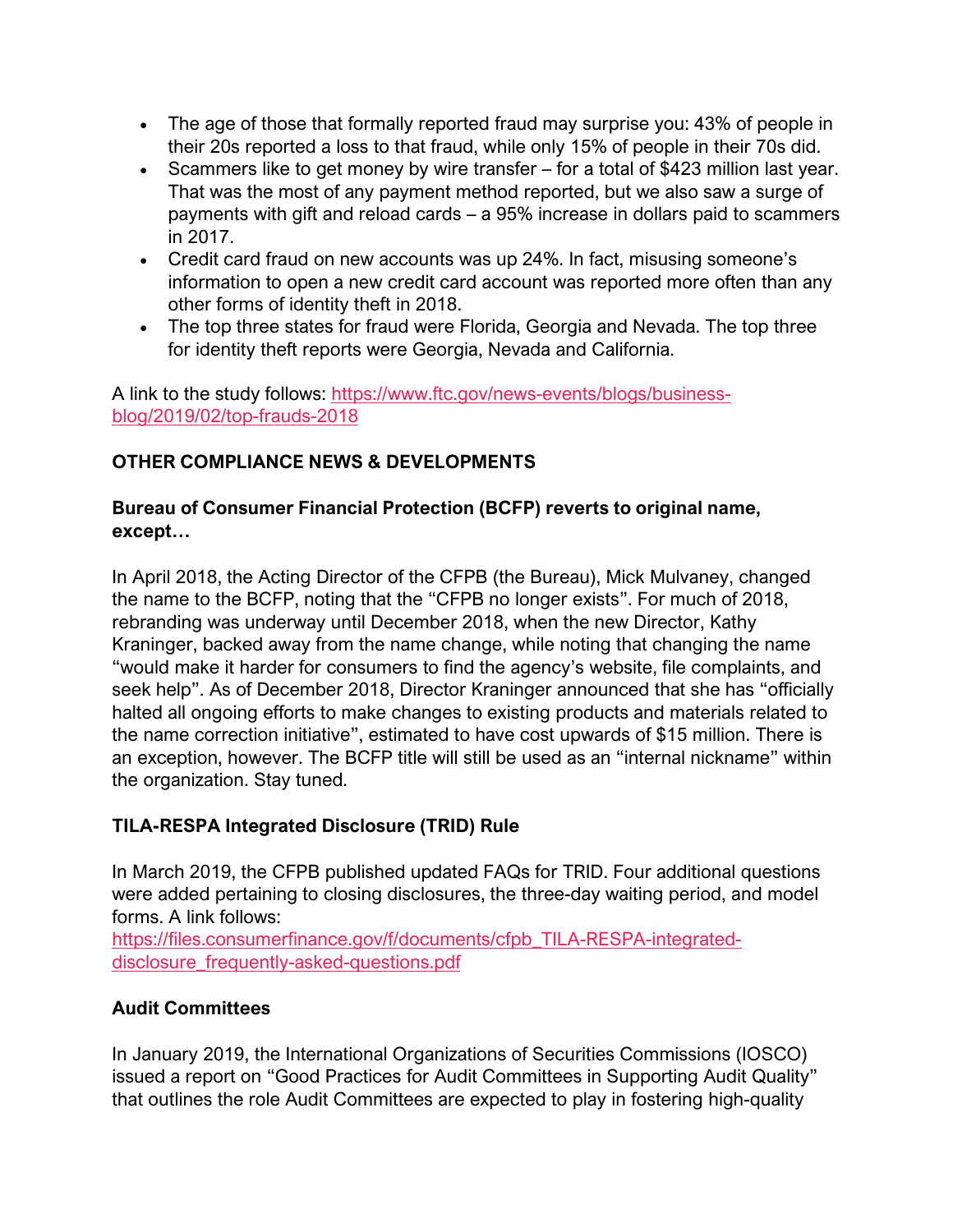audits for publicly listed companies. Although the intended audience is publicly listed companies, the principles within can be easily applied to the Audit Committee of any financial institution as a form of self-assessment. A link to the report follows: <https://www.iosco.org/library/pubdocs/pdf/IOSCOPD618.pdf>

## **HMDA Reporting**

On January 31, 2019, the CFPB published "Reportable HMDA Data: A Regulatory and Reporting Overview Reference Chart for Data Collected in 2019". The chart is designed to be a reference tool for data points that are required to be collected and reported. A link follows:

[https://files.consumerfinance.gov/f/documents/cfpb\\_reportable-hmda-data\\_regulatory](https://files.consumerfinance.gov/f/documents/cfpb_reportable-hmda-data_regulatory-and-reporting-overview-reference-chart-2019.pdf)[and-reporting-overview-reference-chart-2019.pdf](https://files.consumerfinance.gov/f/documents/cfpb_reportable-hmda-data_regulatory-and-reporting-overview-reference-chart-2019.pdf)

The Bureau also published policy guidance for HMDA data compiled in or after 2018, as follows:

[https://www.govinfo.gov/content/pkg/FR-2019-01-31/pdf/2018-](https://www.govinfo.gov/content/pkg/FR-2019-01-31/pdf/2018-28404.pdf?utm_campaign=subscription%20mailing%20list&utm_source=federalregister.gov&utm_medium=email) [28404.pdf?utm\\_campaign=subscription%20mailing%20list&utm\\_source=federalregister.](https://www.govinfo.gov/content/pkg/FR-2019-01-31/pdf/2018-28404.pdf?utm_campaign=subscription%20mailing%20list&utm_source=federalregister.gov&utm_medium=email) [gov&utm\\_medium=email](https://www.govinfo.gov/content/pkg/FR-2019-01-31/pdf/2018-28404.pdf?utm_campaign=subscription%20mailing%20list&utm_source=federalregister.gov&utm_medium=email)

# **Community Reinvestment Act (CRA)**

The FFIEC released version 2019 for the CY 2019 CRA data due March 2, 2020. A link follows:

<https://www.ffiec.gov/software/software.htm>

## **Suspicious Activity Report (SAR) Analysis/Elder Financial Abuse**

In February 2019, the CFPB released a report about key facts, trends and patterns revealed in SARs involving elder fraud filed by banks, credit unions, money transmitters, and other financial service providers.

The Bureau analyzed 180,000 SARs filed with the Financial Crimes Enforcement Network (FinCEN) from 2013 to 2017. The effort was birthed out of the increasing number of older customers falling prey to "financial exploitation by perpetrators ranging from offshore scammers to close family members".

Notable findings:

- SAR filings on elder financial exploitation (EFE) quadrupled from 2013 to 2017.
- More than half of the SARs involved a money transfer. The second-most common financial product used to move funds was a checking or savings account (44%).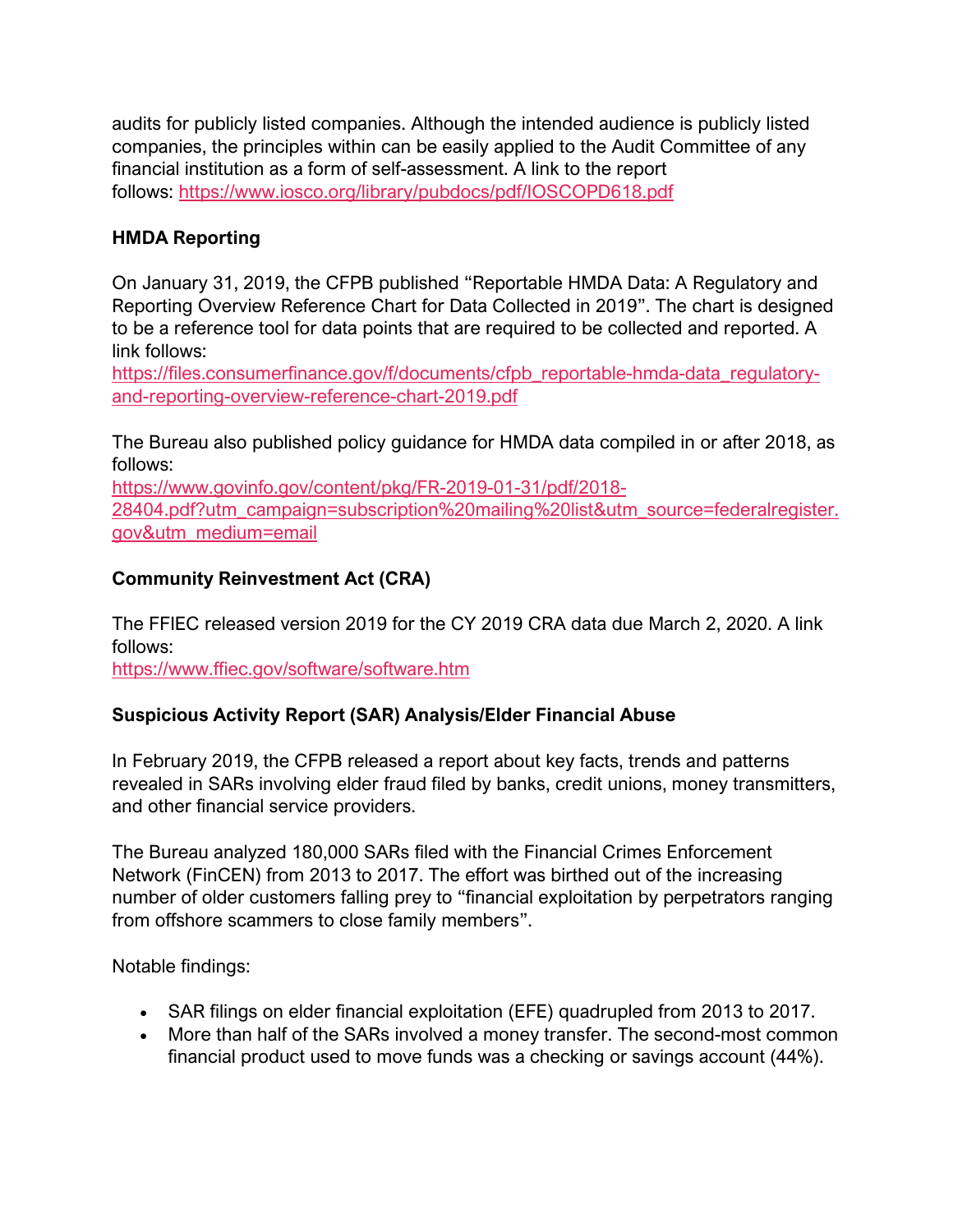- Money services businesses (MSB) have filed an increasing share of EFE SARs. In 2016, MSB filings surpassed depository institution (DI) filings. In 2017, MSB SARs comprised 58% of EFE SARs, compared to 15% in 2013.
- Financial institutions reported a total of \$1.7 billion in suspicious activities in 2017, including actual losses and attempts to steal older adults' funds.
- For SARs involving a loss to an older adult, the average amount lost was \$34,200.
- One third of the individuals who lost money were aged 80 or older. Adults aged 70 to 79 had the highest average monetary loss (\$45,300).

# A link

follows: [https://s3.amazonaws.com/files.consumerfinance.gov/f/documents/cfpb\\_suspici](https://s3.amazonaws.com/files.consumerfinance.gov/f/documents/cfpb_suspicious-activity-reports-elder-financial-exploitation_report.pdf) [ous-activity-reports-elder-financial-exploitation\\_report.pdf](https://s3.amazonaws.com/files.consumerfinance.gov/f/documents/cfpb_suspicious-activity-reports-elder-financial-exploitation_report.pdf)

# **Fair Lending**

On February 8, 2019, the Bureau issued its sixth Fair Lending Report to Congress. The report describes the CFPB's fair lending activities in prioritization, supervision, enforcement, rulemaking, interagency coordination and outreach for calendar year 2017. A link follows:

[https://www.govinfo.gov/content/pkg/FR-2019-02-08/pdf/2019-](https://www.govinfo.gov/content/pkg/FR-2019-02-08/pdf/2019-01568.pdf?utm_campaign=subscription%20mailing%20list&utm_source=federalregister.gov&utm_medium=email) [01568.pdf?utm\\_campaign=subscription%20mailing%20list&utm\\_source=federalregister.](https://www.govinfo.gov/content/pkg/FR-2019-02-08/pdf/2019-01568.pdf?utm_campaign=subscription%20mailing%20list&utm_source=federalregister.gov&utm_medium=email) [gov&utm\\_medium=email](https://www.govinfo.gov/content/pkg/FR-2019-02-08/pdf/2019-01568.pdf?utm_campaign=subscription%20mailing%20list&utm_source=federalregister.gov&utm_medium=email)

# **Flood**

In January 2019, regulators issued a joint final rule governing private flood insurance acceptance, effective July 1, 2019. It implements the Biggert-Waters Act provision that requires federally regulated lending institutions to accept private flood insurance policies that meet certain statutory criteria. In addition to placing the onus on the lender to determine whether a policy meets the new requirements, if the following statement is included in the flood insurance policy the institution is allowed to accept the insurance without additional review: "This policy meets the definition of private flood insurance contained in 42 U.S.C. 4012a(b)(7) and the corresponding regulation."

Finally, the provision opens the doors for the purchase of flood insurance that may be less expensive than polices offered commercially or through the National Flood Insurance Program (NFIP). A link to the rule follows: <https://www.occ.gov/news-issuances/news-releases/2019/nr-ia-2019-15.html>

# **Consumer Complaints**

The CFPB recently published a "Complaint Snapshot" that highlights trends and data points identified as a result of analyzing consumer complaints submitted between November 1, 2016 and October 31, 2018. The majority of the complaints submitted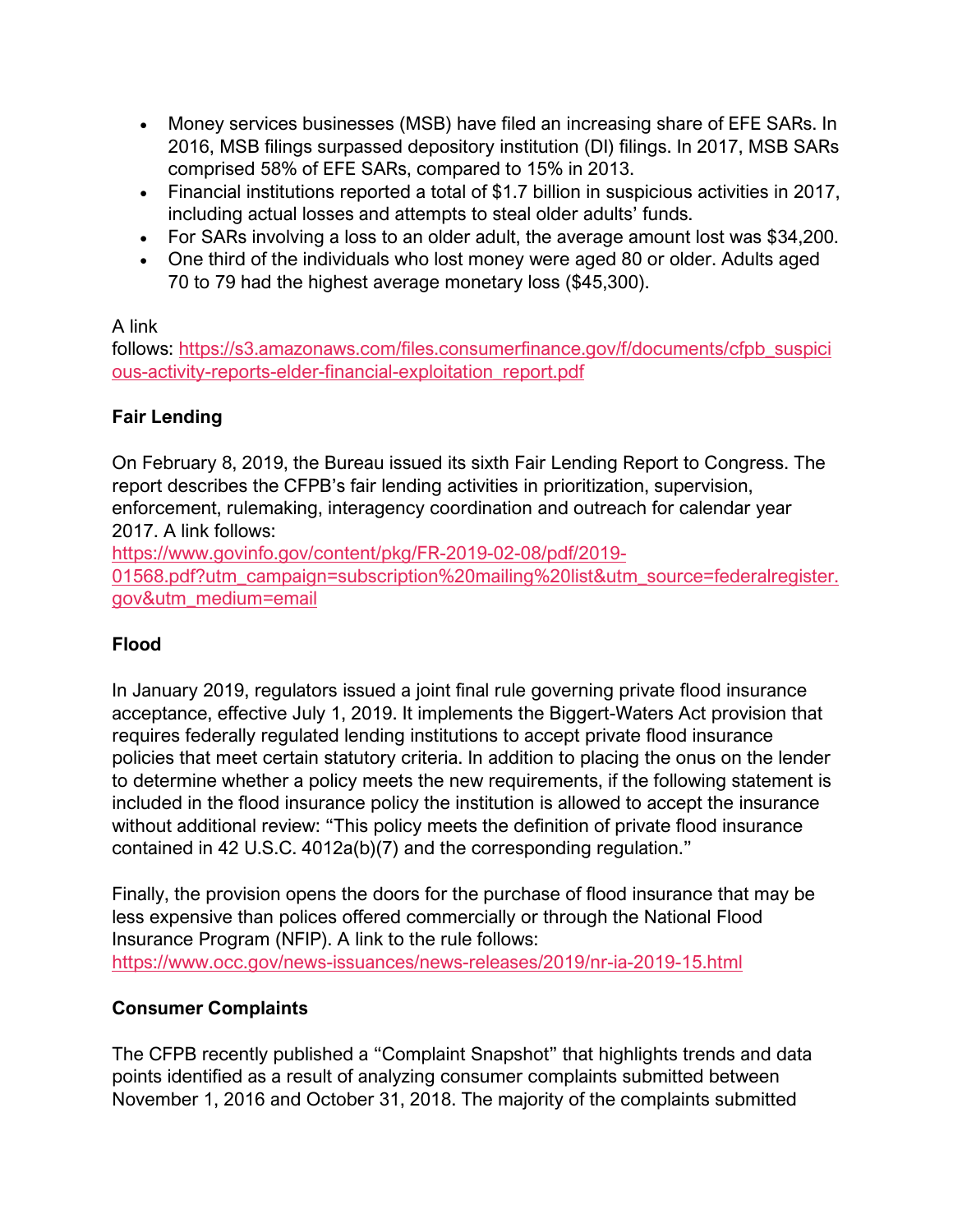focused on trouble during the payment process (42%) and struggling to pay mortgage (36%). A link to the document follows: [https://www.consumerfinance.gov/documents/7211/cfpb\\_complaint-snapshot](https://www.consumerfinance.gov/documents/7211/cfpb_complaint-snapshot-mortage_2019-01_liwsYNV.pdf)[mortage\\_2019-01\\_liwsYNV.pdf](https://www.consumerfinance.gov/documents/7211/cfpb_complaint-snapshot-mortage_2019-01_liwsYNV.pdf)

## **Fair Debt Collection Practices Act (FDCPA)**

In March 2019, the Bureau published their annual FDCPA Report. The Bureau received approximately 81,500 complaints about debt collection in 2018, making debt collection one of the most common consumer complaints. A link follows: [https://files.consumerfinance.gov/f/documents/cfpb\\_fdcpa\\_annual-report-congress\\_03-](https://files.consumerfinance.gov/f/documents/cfpb_fdcpa_annual-report-congress_03-2019.pdf) [2019.pdf](https://files.consumerfinance.gov/f/documents/cfpb_fdcpa_annual-report-congress_03-2019.pdf)

# **NOTABLE SANCTIONS AND ENFORCEMENT ACTIONS**

## **Unfair, Deceptive or Abusive Acts and Practices (UDAAP)**

Avant, LLC, an online lending company, settled with the FTC over charges that it engaged in unfair and deceptive lending practices. A link follows: [https://www.ftc.gov/news-events/press-releases/2019/04/online-lending-company](https://www.ftc.gov/news-events/press-releases/2019/04/online-lending-company-agrees-settle-ftc-charges-it-engaged?utm_source=govdelivery)[agrees-settle-ftc-charges-it-engaged?utm\\_source=govdelivery](https://www.ftc.gov/news-events/press-releases/2019/04/online-lending-company-agrees-settle-ftc-charges-it-engaged?utm_source=govdelivery)

## **\$1.3 Billion – Office of Foreign Assets Control (OFAC) Violations**

UniCredit AG (UCB) was ordered to pay a fine of \$1.3 billion for routing illegal payments through US financial institutions for the benefit of the sanctioned entities in ways that concealed those entities' involvement. According to OFAC, between January 2007 and December 2011, UCB processed over 2,000 payments totaling over \$500 million. Banks that were involved in some manner with this scheme are required to establish Settlement Agreements with OFAC as part of a broader commitment to enhance sanctions compliance.

## **Fair Housing Act**

The OCC has assessed a \$25 million civil money penalty against Citibank, N.A., for violations of the Fair Housing Act, 42 USC §3601 – 3619, and its implementing regulation, 24 CFR 100. The Bank had a program that offered either reduced interest rates or a credit to closing costs. The program was applied in a manner that excluded certain applicants on the basis of race, color, national origin, and/or sex. A link follows: <https://occ.treas.gov/news-issuances/news-releases/2019/nr-occ-2019-27.html>